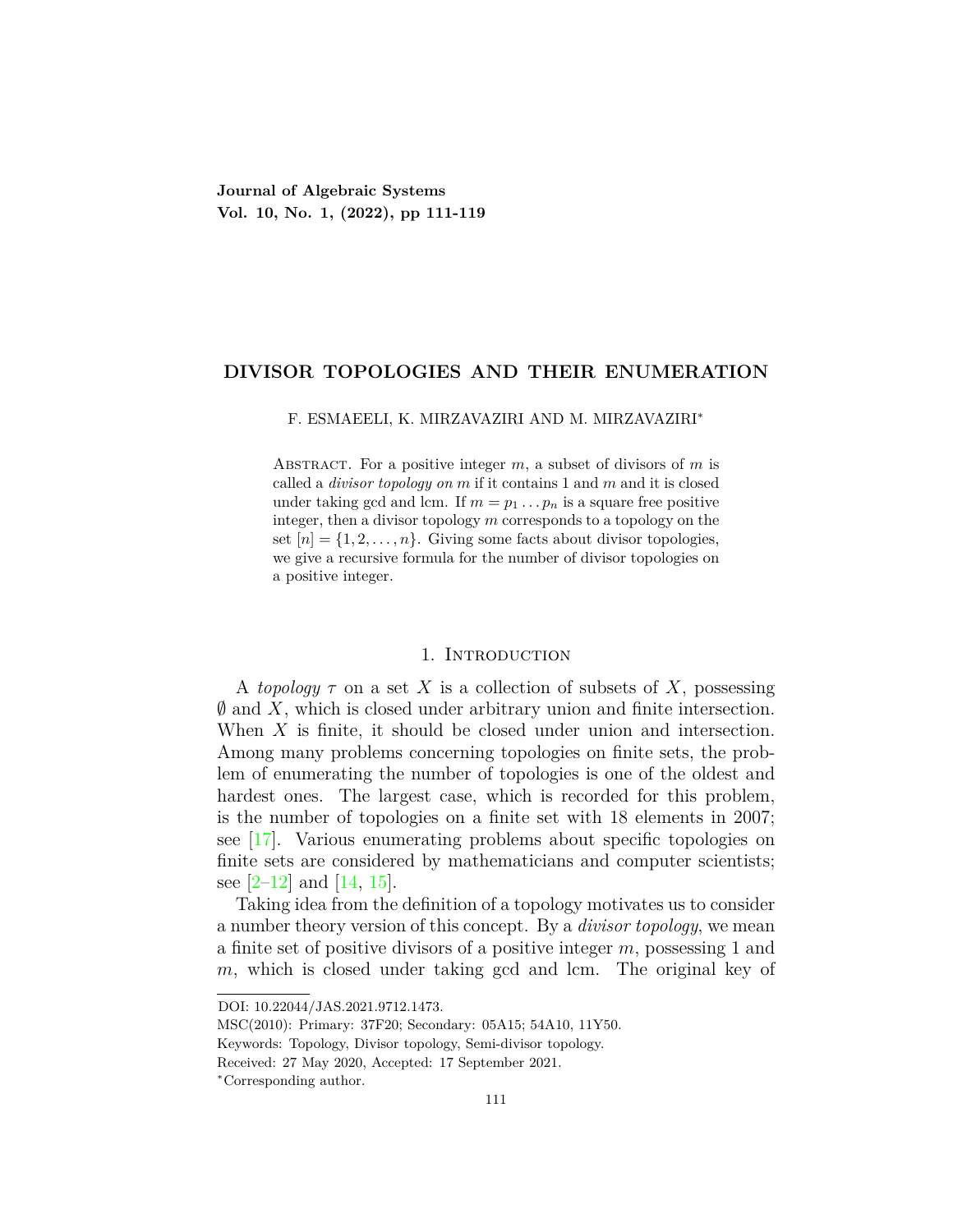this motivation is the fact that the gcd (resp. lcm) of two square free positive integers *d* and *d'* is the product of the elements of intersection (resp. union) of their prime divisors.

Definition of a divisor topology leads us to the notion of a *semidivisor topology*. In the present paper, giving a two sided relation between the number of divisor and semi-divisor topologies, we establish a recursive formula to evaluate the number of divisor topologies on a positive integer *m* in terms of its divisors.

# 2. A RELATION BETWEEN  $|\Delta(m)|$  AND  $|\Delta'(m)|$

Let *n* be a positive integer. Recall that a *topology on the finite set*  $[n] = \{1, 2, \ldots, n\}$  is a family  $\tau$  of subsets of  $[n]$  such that  $\emptyset, [n] \in \tau$ and  $\tau$  is closed under taking union and intersection. The set of all topologies on  $[n]$  is denoted by  $T([n])$ . To avoid ambiguity, we use the terminology *ordinary topology* for this ordinary concept of a topology on a set. We denote the number of ordinary topologies on a finite set with *n* elements by  $T_n$ . For a survey on finite topologies, the reader is referred to  $|13|$ .

Furthermore, we recall that if *p* is a prime number, then  $p^i || n$  means  $p^i|n$  but  $p^{i+1}$   $\not|n$ . Moreover, we denote the number of positive divisors of *n* by **d**(*n*). We know that  $\mathbf{d}(\prod_{i=1}^k p_i^{\alpha_i}) = \prod_{i=1}^k (\alpha_i + 1)$ . The *Dirichlet inverse* **d** *<sup>−</sup>*<sup>1</sup> of **d** under the *Dirichlet convolution ∗* is then defined by

$$
\mathbf{d}^{-1}(n) = \begin{cases} 1, & n = 1, \\ 0, & p^2|n \text{ for some prime } p, \\ (-1)^r, & \text{otherwise, where } r \text{ is the number of distinct primes } p \text{ with } p||n, \end{cases}
$$

which has the property  $\mathbf{d} \cdot \mathbf{d}^{-1} = 1$ , where 1 is the *unit function*. To studymore about these notions, see  $|1|$ .

**Definition 2.1.** Let *m* be a positive integer and let  $D_m = \{d : d|m\}$ . A subset  $\delta$  of  $D_m$  is called a *divisor topology on*  $m$  if  $1, m \in \delta$  and it is closed under taking gcd and lcm. We denote the set of all divisor topologies on *m* by  $\Delta(m)$ .

Note that each divisor topology is a sublattice of the bounded lattice  $D_m$  of all divisors of a natural number *m* under the division operation containing 1 and *m*.

The following simple result shows that  $T_n = |\Delta(p_1 \dots p_n)|$ .

**Proposition 2.2.** Let  $m = p_1 \ldots p_n$  be a square free positive integer. *Then there is a one-to-one correspondence between*  $\Delta(m)$  *and*  $T([n])$ *.*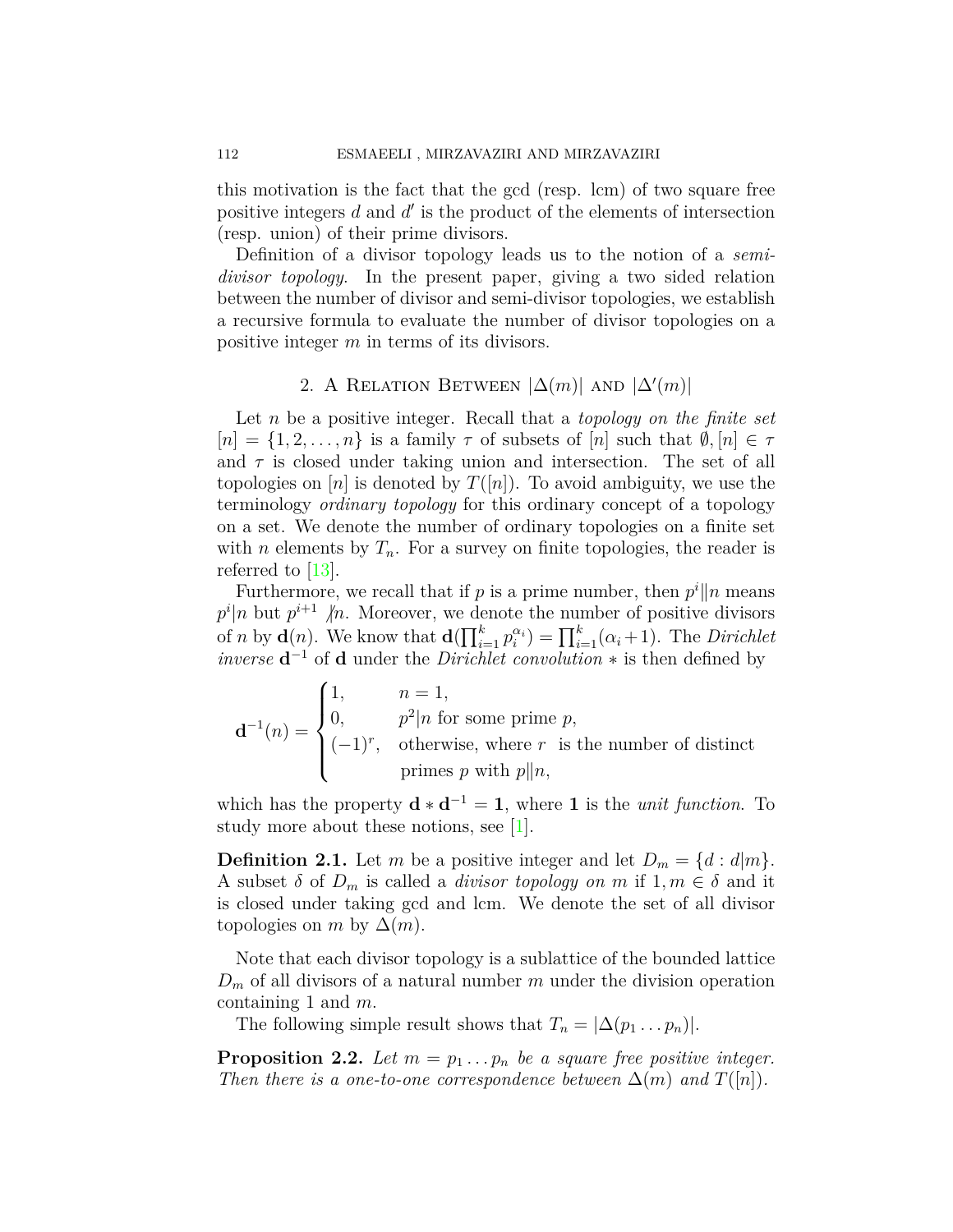*Proof.* We can simply consider the mapping  $\varphi : \Delta(m) \rightarrow T([n])$  defined by  $\varphi(\delta) = \tau_{\delta} = \{A_d : d \in \delta\}$ , where  $A_d = \{i : p_i \text{ is a prime divisor of } d\}.$ For each  $\delta \in \Delta(m)$ , it follows that  $1, m \in \delta$ . Therefore  $A_1 = \emptyset$ and  $A_m = [n]$  belong to  $\tau_{\delta}$ . Furthermore, since  $A_d \cap A_{d'} = A_{\gcd(d,d')}$ ,  $A_d \cup A_{d'} = A_{\text{lcm}(d,d')}$ , and  $\tau_{\delta}$  is closed under taking union and intersection, so  $\varphi(\delta)$  is well defined. The inverse mapping  $\varphi^{-1}: T([n]) \to \Delta(m)$ is defined by  $\varphi^{-1}(\tau) = \delta_{\tau} = \{d_A : A \in \tau\}$ , where  $d_A = \prod_{i \in A} p_i$ . Note that it follows from  $gcd(d_A, d_{A'}) = d_{A \cap A'}$  that  $lcm(d_A, d_{A'}) = d_{A \cup A'}$ . Since *m* is square free, for different divisors *d* and *d'*, we have  $A_d \neq A_{d'}$ . Therefore  $\varphi$  and  $\varphi^{-1}$  are one-to-one and onto.

*Remark* 2.3. Note that  $\Delta(m)$  does not coincide with  $T([n])$  for some *n*. For example, we know that there is no *n* with  $|T(|n|)| = 12$ , but for two prime numbers *p* and *q*, there are 12 divisor topologies on *m*, where  $m = p^2q$ . The 12 divisor topologies on *m* read as follows:

$$
\delta_1 = \{1, p^2q\},
$$
  
\n
$$
\delta_2 = \{1, p, p^2q\}, \delta_3 = \{1, p^2, p^2q\}, \delta_4 = \{1, q, p^2q\}, \delta_5 = \{1, pq, p^2q\},
$$
  
\n
$$
\delta_6 = \{1, p, p^2, p^2q\}, \delta_7 = \{1, p, pq, p^2q\}, \delta_8 = \{1, p^2, q, p^2q\},
$$
  
\n
$$
\delta_9 = \{1, q, pq, p^2q\},
$$
  
\n
$$
\delta_{10} = \{1, p, q, pq, p^2q\}, \delta_{11} = \{1, p, p^2, q, p^2q\},
$$
  
\n
$$
\delta_{12} = \{1, p, p^2, q, pq, p^2q\}.
$$

**Definition 2.4.** Let *m* be a positive integer. A subset  $\varepsilon$  of  $D_m$  is called a *semi-divisor topology on m* if it is closed under taking gcd and lcm. We denote the set of all semi-divisor topologies on  $m$  by  $\Delta'(m)$ .

**Example 2.5.** As an example, here is a list of all divisor topologies and semi-divisor topologies of  $m = 2$ :

$$
\Delta(2) = \{\emptyset, \{1, 2\}\},\
$$

$$
\Delta'(2) = \{\emptyset, \{1\}, \{2\}, \{1, 2\}\}.
$$

The following lemma gives the structure of a semi-divisor topology.

<span id="page-2-0"></span>**Lemma 2.6.** Let *m* be a positive integer and let  $\varepsilon$  be a nonempty semi*divisor topology on m.* Then  $\varepsilon \in \Delta'(m)$  *if and only if*  $\frac{1}{d_0} \varepsilon \in \Delta(\frac{m_0}{d_0})$ ,  $where d_0 = \min \varepsilon \ and m_0 = \max \varepsilon.$ 

*Proof.* Let  $d_0 = \min \varepsilon$ , let  $m_0 = \max \varepsilon$ , and let *d* be an arbitrary element of  $\varepsilon$ . Then  $gcd(d, d_0) \in \varepsilon$  implies that  $d_0 \leqslant gcd(d, d_0)$ . However,  $gcd(d, d_0) \leq d_0$ . Thus  $d_0 = gcd(d, d_0)$ . This shows that  $d_0 | d$ . Therefore,  $\frac{1}{d_0} \varepsilon$  is a subset of  $D(\frac{m_0}{d_0})$  $\frac{m_0}{d_0}$ ), which is closed under taking gcd and

□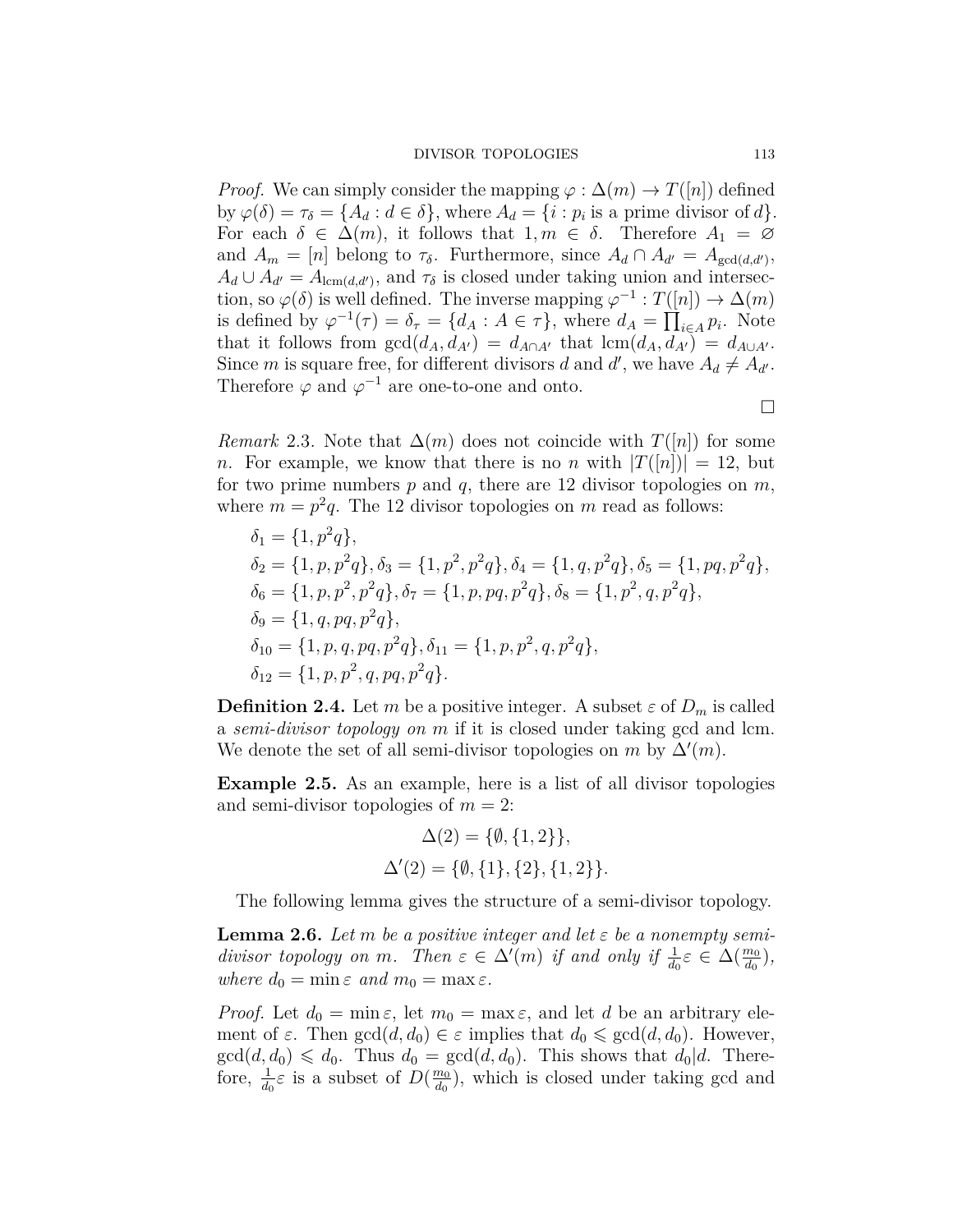lcm,  $1 \in \frac{1}{d_c}$  $\frac{1}{d_0}\varepsilon$ , and  $\frac{m_0}{d_0} \in \frac{1}{d_0}$  $\frac{1}{d_0}$ *ε*. As a result,  $\frac{1}{d_0}$ *ε* is a divisor topology on *m*<sup>0</sup>  $\frac{m_0}{d_0}$ . The other side is obvious. □

<span id="page-3-0"></span>**Theorem 2.7.** *Let m be a positive integer. Then*  $|\Delta'(m)| = 1 + \sum_{d|m}$ **d**( $\frac{m}{d}$  $\frac{m}{d}$ )| $\Delta(d)$ |.

*Proof.* Using Lemma [2.6,](#page-2-0) we can write

$$
\Delta'(m) = \{ \emptyset \} \cup (\cup_{m'|m} \cup_{d'|m'} d'\Delta(\tfrac{m'}{d'})),
$$

where the sets  $d' \Delta(\frac{m'}{d'})$  are disjoint.

To see this, let  $\varepsilon \in \Delta'(m)$  and let  $\varepsilon \neq {\emptyset}$ . If  $d' = \min \varepsilon$  and  $m'$  = max $\varepsilon$ , then  $d'|m'|m$  and  $\varepsilon \in d'\Delta(\frac{m'}{d'})$ . Conversely, let  $\delta \in d' \Delta(\frac{m'}{d'})$ . Then  $\delta$  is clearly a semi-divisor topology on *m*. Now we can write

$$
|\Delta'(m)| = 1 + \sum_{m'|m} \sum_{d'|m'} |\Delta(\frac{m'}{d'})| = 1 + \sum_{d|m} \sum_{e|\frac{m}{d}} |\Delta(d)| = 1 + \sum_{d|m} d(\frac{m}{d}) |\Delta(d)|.
$$

Now we apply Theorem [2.7](#page-3-0) for the following example.

# **Example 2.8.** We have

$$
|\Delta'(12)| = 1 + \mathbf{d}(12)|\Delta(1)| + \mathbf{d}(6)|\Delta(2)| + \mathbf{d}(4)|\Delta(3)|
$$
  
+
$$
\mathbf{d}(3)|\Delta(4)| + \mathbf{d}(2)|\Delta(6)| + \mathbf{d}(1)|\Delta(12)|
$$
  
= 1 + 6 × 1 + 4 × 1 + 3 × 1 + 2 × 2 + 2 × 4 + 1 × 12  
= 38.

**Corollary 2.9.** Let  $m = p_1 \ldots p_n$  be a square free positive integer. *Then*

$$
|\Delta'(m)| = 1 + \sum_{i=0}^{n} \binom{n}{i} 2^{n-i} T_i.
$$

*Proof.* Using Theorem [2.7,](#page-3-0) we have

$$
\begin{aligned}\n|\Delta'(m)| &= 1 + \sum_{d|m} \mathbf{d}(\frac{m}{d}) |\Delta(d)| \\
&= 1 + \mathbf{d}(\frac{m}{1}) |\Delta(1)| \\
&+ \sum_{i=1}^{n} \sum_{\{j_1, \dots, j_i\} \subseteq \{1, \dots, n\}} \mathbf{d}(\frac{p_1 \dots p_n}{p_{j_1} \dots p_{j_i}}) |\Delta(p_{j_1} \dots p_{j_i})| \\
&= 1 + 2^n + \sum_{i=1}^{n} {n \choose i} 2^{n-i} T_i\n\end{aligned}
$$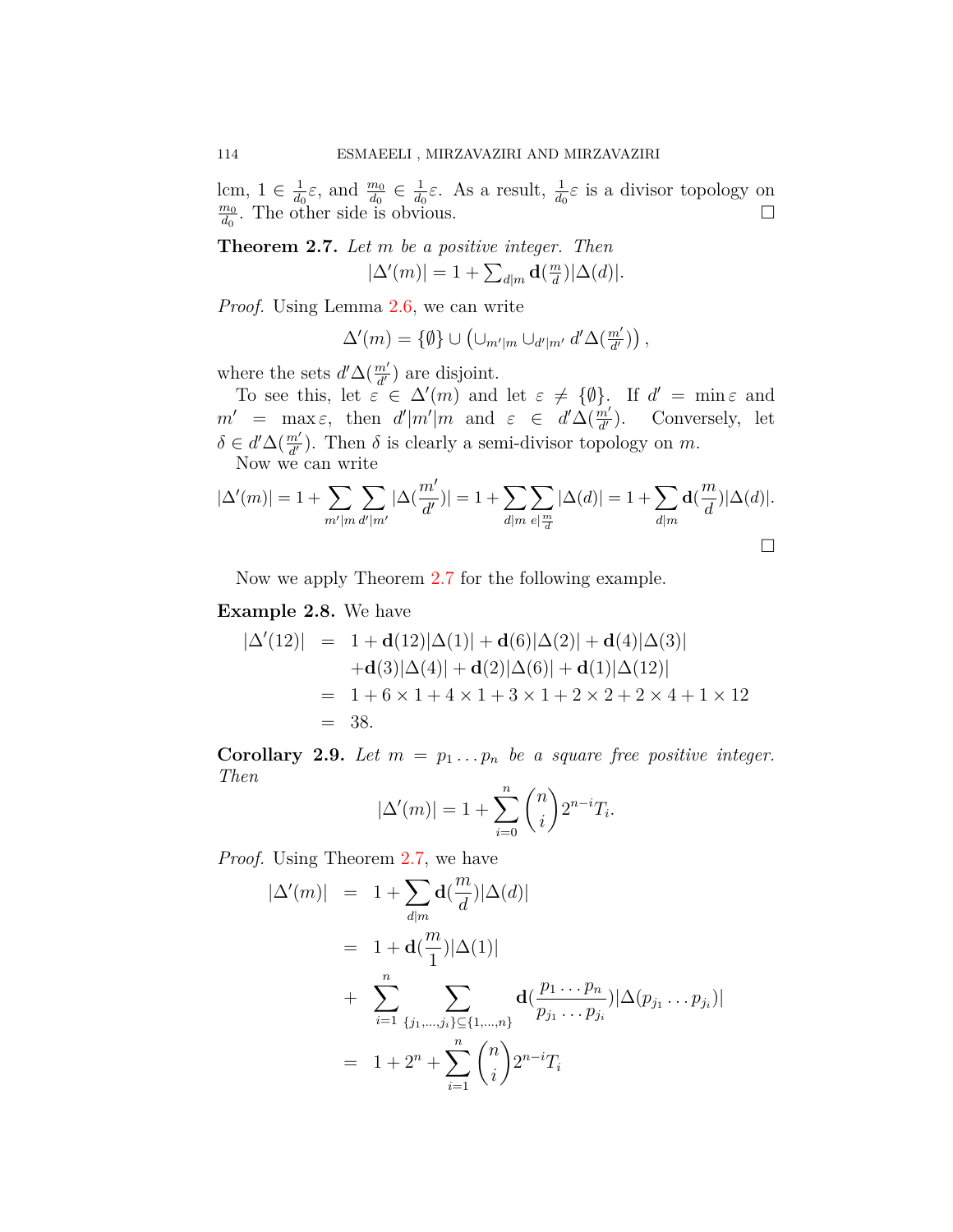DIVISOR TOPOLOGIES 115

$$
= 1 + \sum_{i=0}^{n} {n \choose i} 2^{n-i} T_i.
$$

For example,  $|\Delta'(6)| = 1 + 4T_0 + 4T_1 + T_2 = 1 + 4 + 4 + 4 = 13.$ 

**Theorem 2.10.** *Let m be a positive integer. Then*  $\Delta(m) = \sum_{d|m} \mathbf{d}^{-1}(\frac{m}{d})$  $\frac{m}{d}$ )( $|\Delta'(d)| - 1$ )*.* 

*Proof.* Define two arithmetic functions *f* and *g* by

$$
f(m) = |\Delta'(m)| - 1
$$

and  $g(m) = |\Delta(m)|$ , respectively. Then Theorem [2.7](#page-3-0) says that  $f = g * d$ . Thus  $g = f * d^{-1}$ . □

**Example 2.11.** We have

$$
|\Delta(12)| = d^{-1}(12)(|\Delta'(1)| - 1) + d^{-1}(6)(|\Delta'(2)| - 1) + d^{-1}(4)(|\Delta'(3)| - 1) + d^{-1}(3)(|\Delta'(4)| - 1) + d^{-1}(2)(|\Delta'(6)| - 1) + d^{-1}(1)(|\Delta'(12)| - 1) = (-2) \times 1 + 4 \times 3 + 1 \times 3 + (-2) \times 7 + (-2) \times 12 + 1 \times 37 = 12.
$$

3. CONSTRUCTION OF  $\Delta(p^{\alpha}k)$  VIA  $\Delta'(k)$ 

<span id="page-4-0"></span>**Lemma 3.1.** Let *k* and  $\alpha$  be two positive integers, let *p* be a prime, *and let*  $gcd(p, k) = 1$ *. Then*  $\delta$  *is a divisor topology on*  $m = p^{\alpha}k$  *if and only if there are*  $\varepsilon_0, \ldots, \varepsilon_\alpha$  *such that* 

- i. *Each ε<sup>i</sup> is a semi-divisor topology on k;*
- ii.  $\delta = \bigcup_{i=0}^{\alpha} p^i \varepsilon_i$ ;
- iii.  $1 \in \varepsilon_0$ ;
- iv.  $k \in \varepsilon_\alpha$ ;
- v. If  $i < i'$  and  $d \in \varepsilon_i, d' \in \varepsilon_{i'}$ , then  $gcd(d, d') \in \varepsilon_i$  and lcm $(d, d') \in \varepsilon_{i'}$ .

*Moreover, δ is a semi-divisor topology on m if and only if* (*i*)*,*(*ii*)*, and* (*v*) *hold.*

*Proof.* The proof is easily obtained from  $\varepsilon_i = \{\frac{d}{n^i}\}$  $\frac{d}{p^i}$  :  $p^i$  ||*d* and  $d \in \delta$  }. □

**Definition 3.2.** Let *k* be a positive integer, let *p* be a prime, and let  $gcd(p, k) = 1$ . Suppose that  $\varepsilon$  and  $\varepsilon'$  are two semi-divisor topologies on *k*. Then we say that  $\varepsilon$  precedes or equals to  $\varepsilon'$  and write  $\varepsilon \preceq_p \varepsilon'$  if  $\varepsilon \cup p\varepsilon' \in \Delta'(pk).$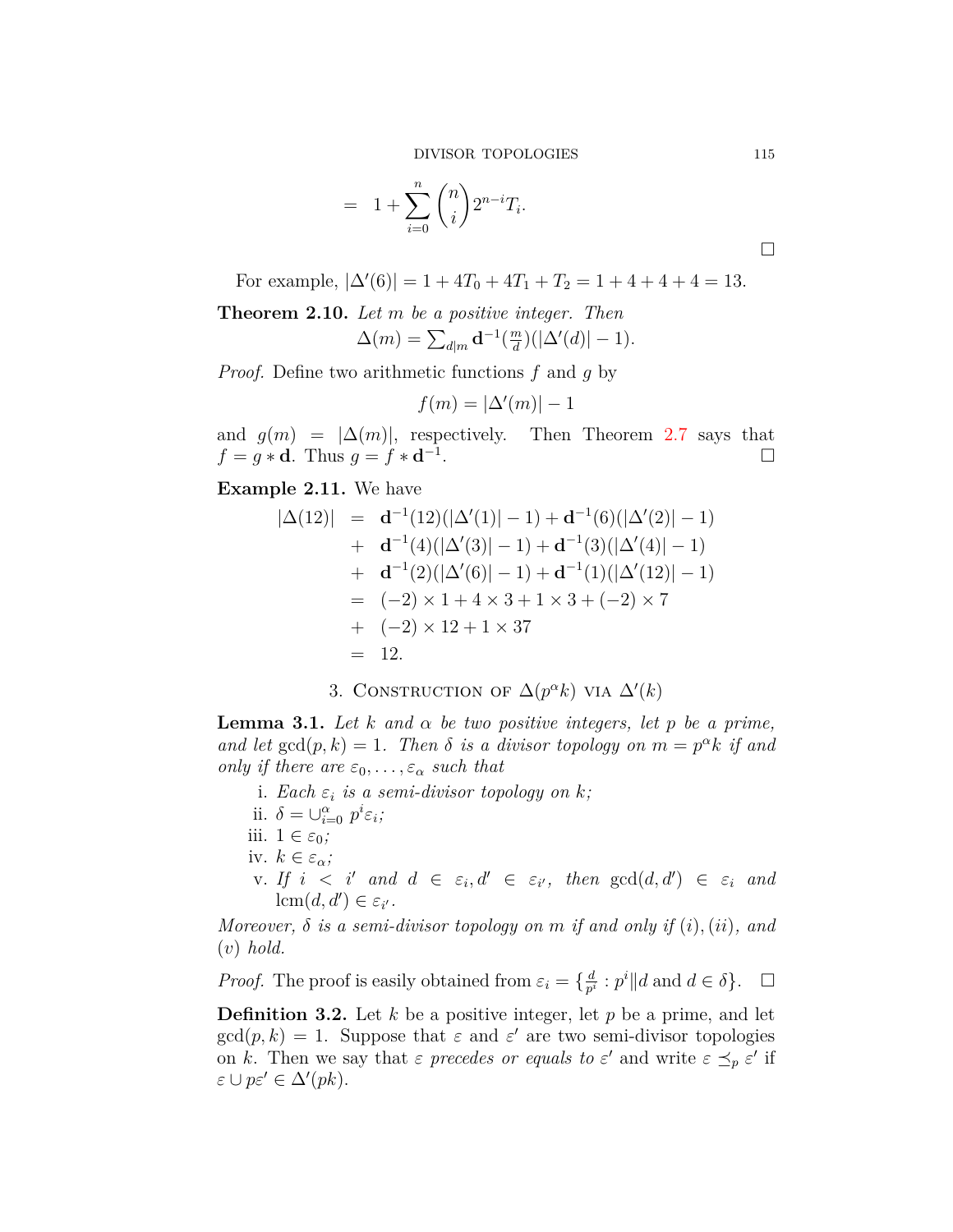<span id="page-5-0"></span>**Lemma 3.3.** *Let k be a positive integer, let p and q be two primes, and let*  $gcd(p, k) = gcd(q, k) = 1$ *. Then* 

i.  $\varepsilon \preceq_p \varepsilon'$  *if and only if*  $\varepsilon \preceq_q \varepsilon'$  *for each*  $\varepsilon, \varepsilon' \in \Delta'(k)$ ; ii.  $\varepsilon \preceq_p \varepsilon$  *for each*  $\varepsilon \in \Delta'(k)$ ; iii.  $\varepsilon \preceq_{p} \varepsilon'$  and  $\varepsilon' \preceq_{p} \varepsilon$  *imply*  $\varepsilon = \varepsilon'$  for each  $\varepsilon, \varepsilon' \in \Delta'(k)$  with  $\varepsilon \neq \{\emptyset\}$  *and*  $\varepsilon' \neq \{\emptyset\}.$ 

*Proof.* i. This is clear by Lemma [3.1](#page-4-0). Note that the parts (*i*)*,*(*ii*), and (*v*) of Lemma [3.1](#page-4-0) are independent of the choice of *p*.

ii. This is again obvious by Lemma [3.1](#page-4-0).

iii. Let  $d_0 = \min \varepsilon$  and let  $d'$  be an arbitrary element of  $\varepsilon'$ . Then  $gcd(d_0, d') \in \varepsilon$  implies that  $d_0 \leq \gcd(d_0, d')$ . However,  $gcd(d_0, d') \leq d_0$ . Thus  $d_0 = gcd(d_0, d')$ . Hence  $d_0 | d'$ . Now  $\varepsilon' \preceq_p \varepsilon$ implies that  $d' = \text{lcm}(d_0, d') \in \varepsilon$ . Thus  $\varepsilon' \subseteq \varepsilon$ . A similar argument shows  $\varepsilon \subseteq \varepsilon'$ . □

Regarding (*i*) of Lemma [3.3,](#page-5-0) we can use  $\preceq$  instead of  $\preceq_p$  without any ambiguity.

**Definition 3.4.** Let *k* be a positive integer, let *p* be a prime, and let  $gcd(p, k) = 1$ . Using  $\Delta'(k)$  as an index set, we can define a matrix  $A_{p,k} = [a_{\delta\delta'}]_{r \times r}$ , where  $r = |\Delta'(k)|$  and

$$
a_{\delta\delta'} = \begin{cases} 1, & \delta \preceq \delta', \\ 0 & otherwise. \end{cases}
$$

For  $1 \leq j \leq r$ , the *j*-deciding map is the mapping

$$
F_j: \Delta'(k)^{j+1} \to \{0, 1\}
$$

defined by  $F_j(\delta_0, \delta_1, \ldots, \delta_j) = \prod_{0 \leq s < t \leq j} a_{\delta_s \delta_t}$ . The  $(j + 1)$ -tuple  $(\delta_0, \delta_1, \ldots, \delta_j)$  is called a *path in*  $\Delta'(k)$  *of length j* if

$$
F_j(\delta_0, \delta_1, \ldots, \delta_j) = 1.
$$

A path  $(\delta_0, \delta_1, \ldots, \delta_j)$  is called a *topological path* if  $1 \in \delta_0$  and  $k \in \delta_j$ .

The following result in fact summarizes our considerations in Lemma [3.1](#page-4-0) and the fact that  $(v)$  of that lemma is equivalent to  $\varepsilon_i \preceq \varepsilon_{i'}$  for any  $i < i'$ , so we omit its proof.

<span id="page-5-1"></span>**Theorem 3.5.** *Let k and α be two positive integers, let p be a prime, and let*  $gcd(p, k) = 1$ *. Then* 

- i.  $\Delta'(p^{\alpha}k) = \{ \cup_{i=0}^{\alpha} p^i \varepsilon_i : (\varepsilon_0, \ldots, \varepsilon_{\alpha}) \text{ is a path in } \Delta'(k) \};$
- ii.  $\Delta(p^{\alpha}k) = {\cup_{i=0}^{\alpha} p^i \varepsilon_i : (\varepsilon_0, \ldots, \varepsilon_{\alpha}) \text{ is a topological path in } \Delta'(k)}$ ;
- iii.  $|\Delta'(p^{\alpha}k)|$  *is the number of paths of length*  $\alpha$  *in*  $\Delta'(k)$ ;
- iv.  $|\Delta(p^{\alpha}k)|$  *is the number of topological paths of length*  $\alpha$  *in*  $\Delta'(k)$ *.*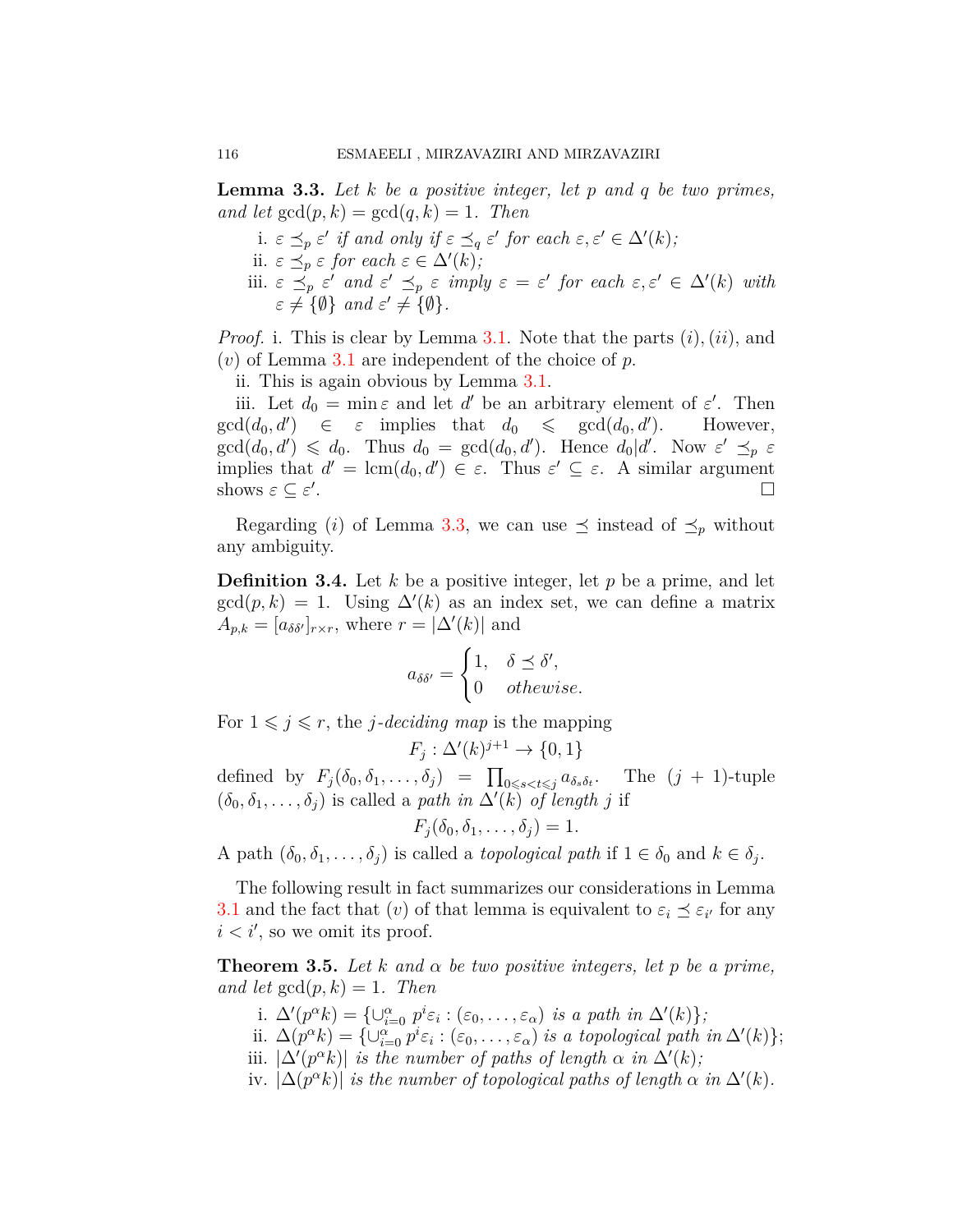**Corollary 3.6.** *Let α be a positive integer and let p and q be two primes. Then*

$$
|\Delta'(p^{\alpha})| = 2^{\alpha+1}, |\Delta(p^{\alpha})| = 2^{\alpha-1};
$$
  

$$
|\Delta'(p^{\alpha}q)| = (\alpha^2 + 9\alpha + 16)2^{\alpha-2}, |\Delta(p^{\alpha}q)| = (\alpha^2 + 13\alpha + 18)2^{\alpha-4}.
$$

*Proof.* The first part is obvious. To evaluate  $|\Delta(p^{\alpha}q)|$ , we use Theorem [3.5](#page-5-1) and the facts that

$$
\Delta'(q) = \{ \varepsilon_0 = \emptyset, \varepsilon_1 = \{1\}, \varepsilon_2 = \{q\}, \varepsilon_3 = \{1, q\} \}, \n\Delta'(pq) = \{ \varepsilon_i \cup p\varepsilon_j : (i, j) \notin \{ (2, 1), (2, 3), (4, 2) \} \}.
$$

This helps us to write

$$
A_{p,q} = \begin{pmatrix} 1 & 1 & 1 & 1 \\ 1 & 1 & 1 & 1 \\ 1 & 0 & 1 & 0 \\ 1 & 0 & 1 & 1 \end{pmatrix}.
$$

A topological path should begins with  $\varepsilon_1$  or  $\varepsilon_3$  and ends with  $\varepsilon_2$  or  $\varepsilon_3$ . Moreover, if for a path  $P = (\varepsilon_0, \varepsilon_1, \dots, \varepsilon_\alpha)$  of length  $\alpha$  the notation  $P = (i_0 i'_0, i_1 i'_1, \ldots, i_\alpha i'_\alpha)$  means that  $\varepsilon_j$  can be  $\varepsilon_{i_j}$  or  $\varepsilon_{i'_j}$ , then we can say that a topological path of length  $\alpha$  should be one of the following forms:

$$
(1, 01, 01, \ldots, 01, 23),(1, 01, 01, \ldots, 01, 2, 02, 02, \ldots, 02, 2),(1, 01, 01, \ldots, 01, 3, 03, 03, \ldots, 03, 23),(1, 01, 01, \ldots, 01, 3, 03, 03, \ldots, 03, 2, 02, 02, \ldots, 02, 2),(3, 03, 03, \ldots, 03, 23),(3, 03, 03, \ldots, 03, 2, 02, 02, \ldots, 02, 2).
$$

For example, the first form means that  $\varepsilon_0 = 1, \varepsilon_1, \ldots, \varepsilon_{\alpha-1}$  can be  $\varepsilon_0$ or *ε*1, and *ε<sup>α</sup>* can be *ε*<sup>2</sup> or *ε*3.

The number of the above forms is  $2^{\alpha}$ ,  $(\alpha - 1)2^{\alpha - 2}$ ,  $(\alpha - 1)2^{\alpha - 1}$ ,  $\binom{\alpha-1}{2}$  $\binom{-1}{2} 2^{\alpha-3}$ ,  $2^{\alpha}$ ,  $(\alpha - 1) 2^{\alpha-2}$ , respectively. Summing these, we have

$$
|\Delta(p^{\alpha}q)| = (\alpha^2 + 13\alpha + 18)2^{\alpha-4}.
$$

Now, using Theorem [2.7](#page-3-0), we evaluate  $|\Delta'(p^{\alpha}q)|$ . We have

$$
\begin{array}{lcl} |\Delta'(p^{\alpha}q)|&=&1+\displaystyle\sum_{d|p^{\alpha}q} \mathbf{d}(\frac{p^{\alpha}q}{d})|\Delta(d)|\\&=&1+\displaystyle\sum_{i=0}^{\alpha} \mathbf{d}(\frac{p^{\alpha}q}{p^i})|\Delta(p^i)|+\displaystyle\sum_{i=0}^{\alpha} \mathbf{d}(\frac{p^{\alpha}q}{p^iq})|\Delta(p^iq)| \end{array}
$$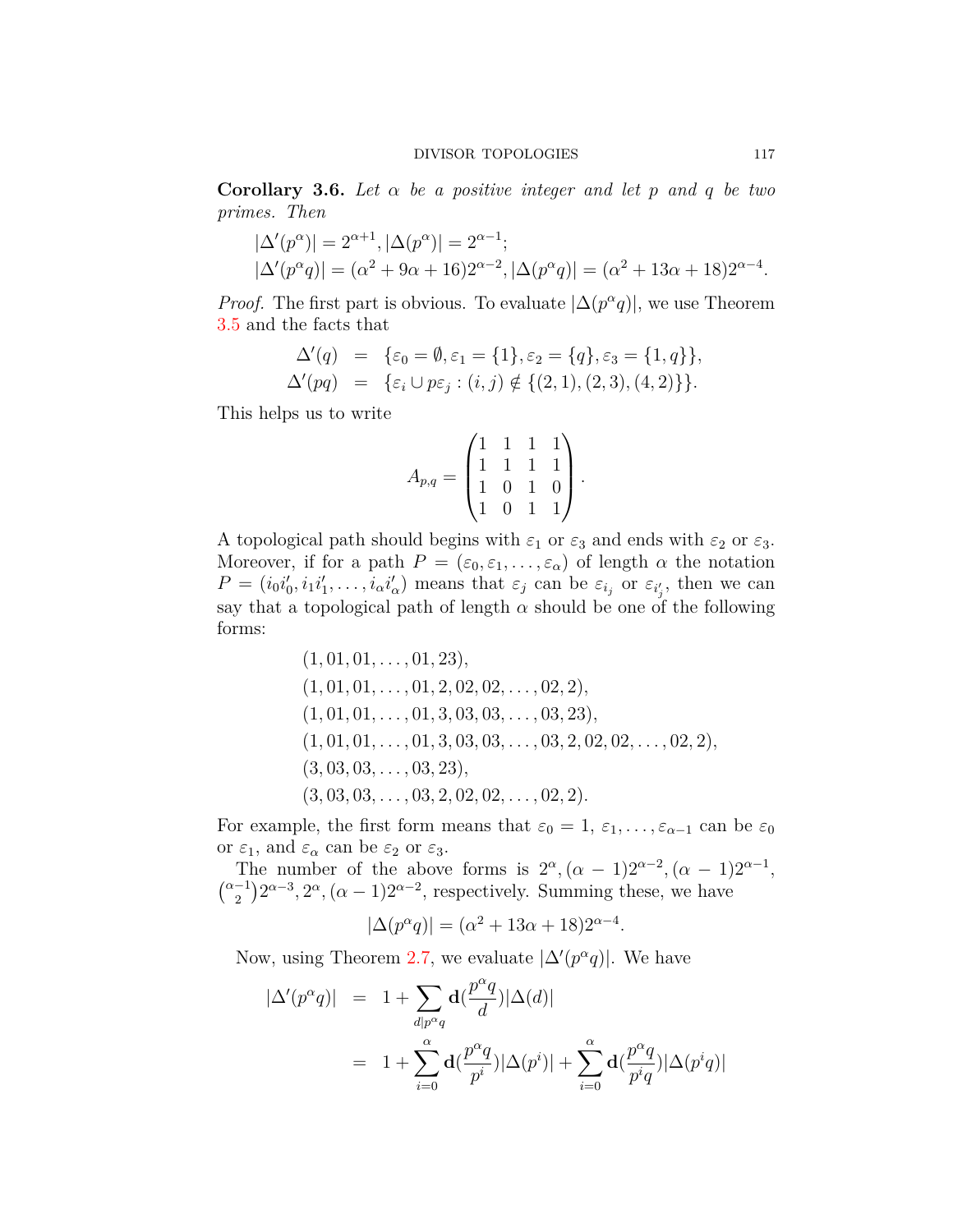$$
= 1 + \sum_{i=0}^{\alpha} 2(\alpha - i + 1)2^{i-1}
$$
  
+ 
$$
\sum_{i=0}^{\alpha} (\alpha - i + 1)(i^{2} + 13i + 18)2^{i-4}.
$$

A bothersome simplification gives the result.  $\Box$ 

Although the number of topologies on a finite set is still an open problem, the enumeration of divisor topologies and semi-divisor topologies creates a wide area of research that can be extended in some different topics. As a collection of some enumerative problems concerning divisor topologies, one can consider divisor topologies with some constraints, the relation between divisor topologies and ordinary topologies on a finite set, and some partition problems dealing with divisor topologies.

# **REFERENCES**

- <span id="page-7-1"></span>1. T. M. Apostol, *Introduction to Analytic Number Theory*, Undergraduate Texts in Mathematics, New York-Heidelberg: Springer-Verlag, 1976.
- <span id="page-7-0"></span>2. M. Benoumhani, The number of topologies on a finite set, *J. Integer Seq.*, **9** (2006), Article ID: 06.2.6, 9 pp.
- 3. J. I. Brown and S. Watson, The number of complements of a topology on *n* points is at least 2 *n* (except for some special cases), *Discr. Math.*, **154** (1996), 27–39.
- 4. T. Clark and T. Richmond, The number of convex topologies on a finite totally ordered set, *Involve*, **8**(1) (2015), 25–32.
- 5. M. Erné, Struktur- und anzahlformeln fuer topologien auf endlichen mengen, *Manuscripta Math.*, **11** (1974), 221–259.
- 6. M. Erné and K. Stege, Counting finite posets and topologies, *Order*, **8** (1991), 247–265.
- 7. J. W. Evans, F. Harary and M. S. Lynn, On the computer enumeration of finite topologies, *Commun. ACM*, **10** (1967), 295–297.
- 8. F. Harary and E. M. Palmer, *Graphical Enumeration*, Academic Press, NY, 1973, p. 243.
- 9. J. Heitzig and J. Reinhold, The number of unlabeled orders on fourteen elements, *Order*, **17**(4) (2000), 333–341.
- 10. D. J. Kleitman and B. L. Rothschild, The number of finite topologies, *Proc. Amer. Math. Soc.*, **25** (1970), 276–282.
- 11. M. Kolli, Direct and elementary approach to enumerate topologies on a finite set, *J. Integer Seq.*, **10** (2007), Article ID: 07.3.1, 11 pp.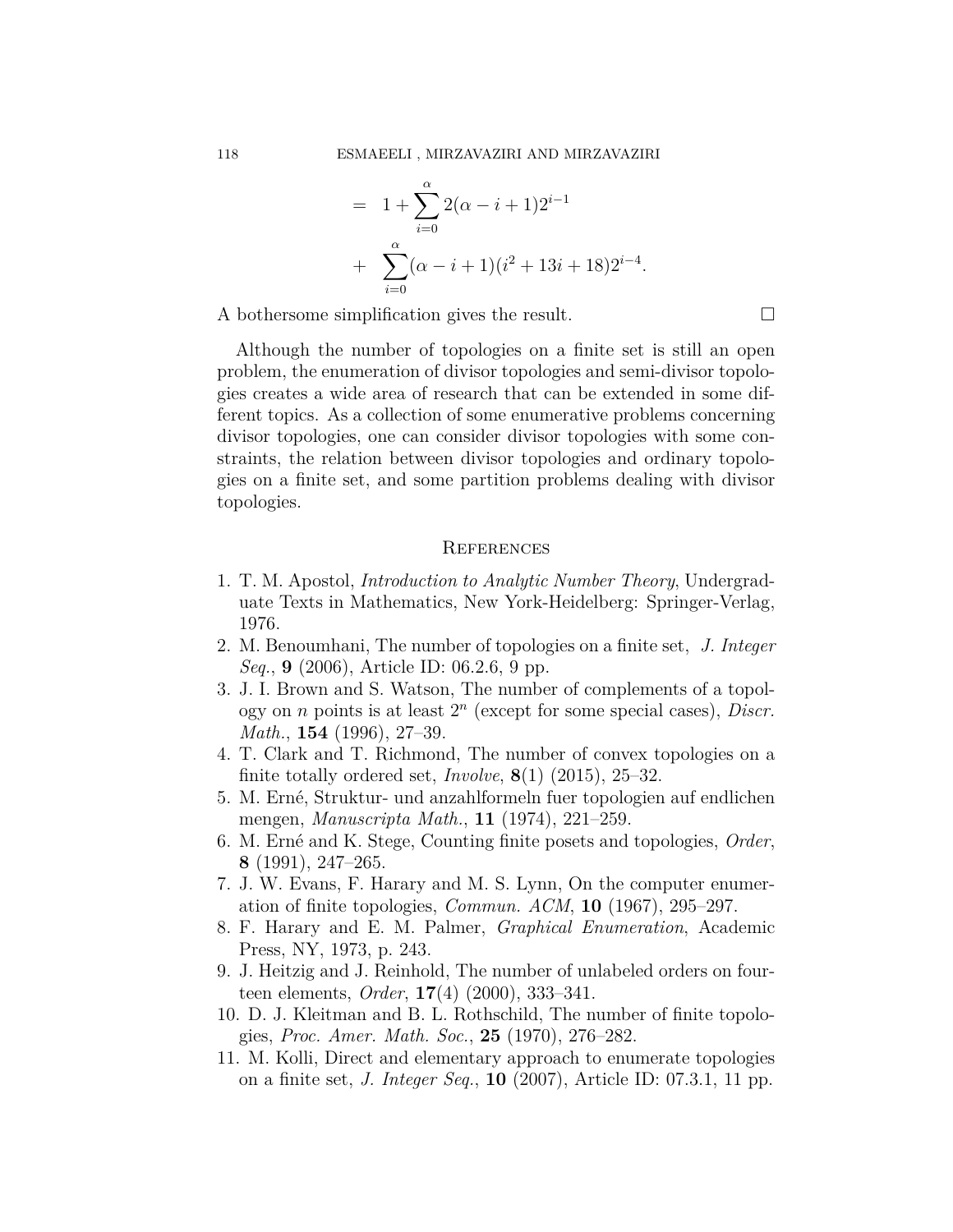#### DIVISOR TOPOLOGIES 119

- <span id="page-8-1"></span>12. M. Kolli, On the cardinality of the  $T_0$ -topologies on a finite set, *Int*. *J. Comb.*, (2014), Article ID: 798074, 7 pp.
- <span id="page-8-4"></span>13. R. E. Larson and S. J. Andima, The lattice of topologies: A survey equations, *Rocky Mountain J. Math.*, **5**(2) (1975), 177–198.
- <span id="page-8-2"></span>14. H. Levinson, R. Silverman, Topologies on finite sets, *II. Proceedings of the Tenth Southeastern Conference on Combinatorics, Graph Theory and Computing (Florida Atlantic Univ., Boca Raton, Fla., 1979), pp. 699–712, Congress. Numer., XXIII-XXIV, Utilitas Math., Winnipeg, Man., 1979. MR0561090 (81c:54006) - From N. J. A. Sloane, Jun 05 2012.*
- <span id="page-8-3"></span>15. M. Rayburn, On the Borel fields of a finite set, *Proc. Amer. Math. Soc.*, **19** (1968), 885–889.
- 16. A. Shafaat, On the number of topologies definable for a finite set, *J. Austral. Math. Soc.*, **8** (1968), 194–198.
- <span id="page-8-0"></span>17. N. J. A. Sloane and S. Plouffe, *The Encyclopedia of Integer Sequences*, Sequence A000798, Academic Press, 1995.

#### **Fahimeh Esmaeeli**

Department of Pure Mathematics, Ferdowsi University of Mashhad, P.O. Box 1159, Mashhad, Iran.

Email: fahimeh.smaily@gmail.com

#### **Kamyar Mirzavaziri**

Department of Computer Science, School of Mathematics, Statistics and Computer Science, University of Tehran, P.O. Box 141556619, Tehran, Iran. Email: kmirzavaziri@gmail.com

#### **Madjid Mirzavaziri**

Department of Pure Mathematics, Ferdowsi University of Mashhad, P.O. Box 1159, Mashhad, Iran. Email:mirzavaziri@um.ac.ir